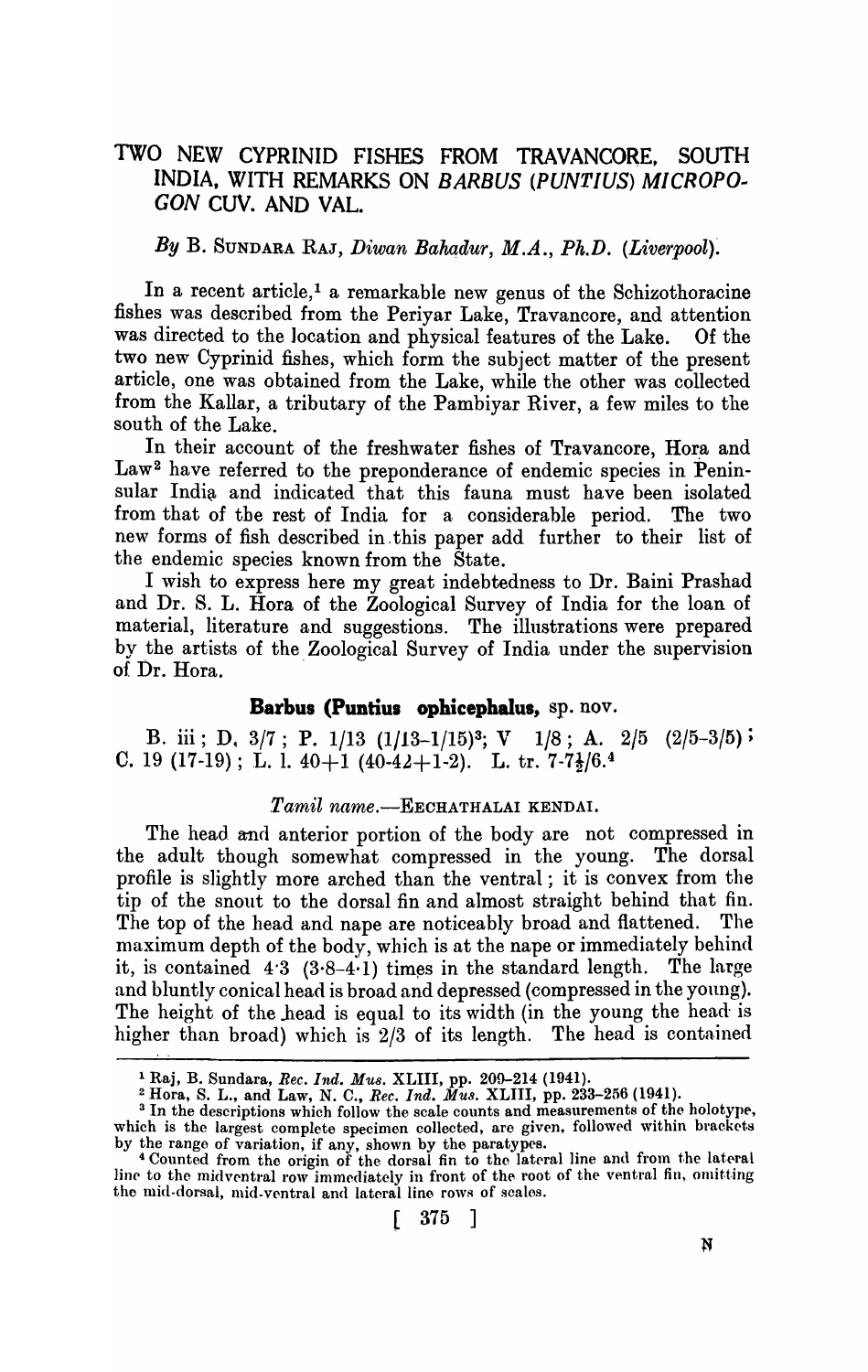3.7 (3.2-4) times in the standard length. The caudal peduncle is  $1\frac{1}{2}$ times as long as high at its narrowest part.

The eyes are large and rather elevated, being placed close to the dorsal profile and almost entirely in the anterior half of the head. They are distinctly dorso-Iateral in position in the adult. The diameter of the eye is contained 5.5  $(3.2-5.5)$  times in the length of the head and  $2.2$  $(1.2-2.2)$  times in the interorbital space, which is more or less flat. The eyes in the young are proportionately larger.

The snout, which is somewhat prominent and broadly rounded anteriorly, is wider than long and is about 1/3 in the length of the head. It has short lateral lobes which bear the rostral pair of barbels. Its



TEXT-FIG. *1.-Ba1'bus (Puntius) ophicephalus,* sp. nov.

*a*. Lateral view of a Paratype:  $\times \frac{1}{3}$ ; *b*. Ventral surface of head and anterior part of body of same:  $\times 1\frac{1}{5}$ ; *c*. Lateral view of Holotype:  $\times \frac{1}{2}$ ; *d*. Dorsal surface and anterior part of body of same:  $\times$  i.  $\frac{1}{5}$ , c. Lateral view of Holotype:  $\times$   $\frac{1}{2}$ , i. Dolsal surface and part of body of same:  $\times$   $\frac{1}{2}$ .

anterior margin is sharp, entire, and forms a horizontal rostral fold. A few scattered pearl organs are present on the sides of the snout in some specimens.

The mouth is subinferior and horseshoe-shaped; its cleft is more or less horizontal and does not reach below the anterior border of the eye. The upper jaw is feebly protractile and projects beyond the lower jaw. The lips, papillated in some examples, are fairly thick and continuous at the angles of the mouth by a narrow bridge and not by the whole width. The lower lip is separated from the lower jaw by a superficial furrow. The postlabial groove is narrowly interrupted in the middle,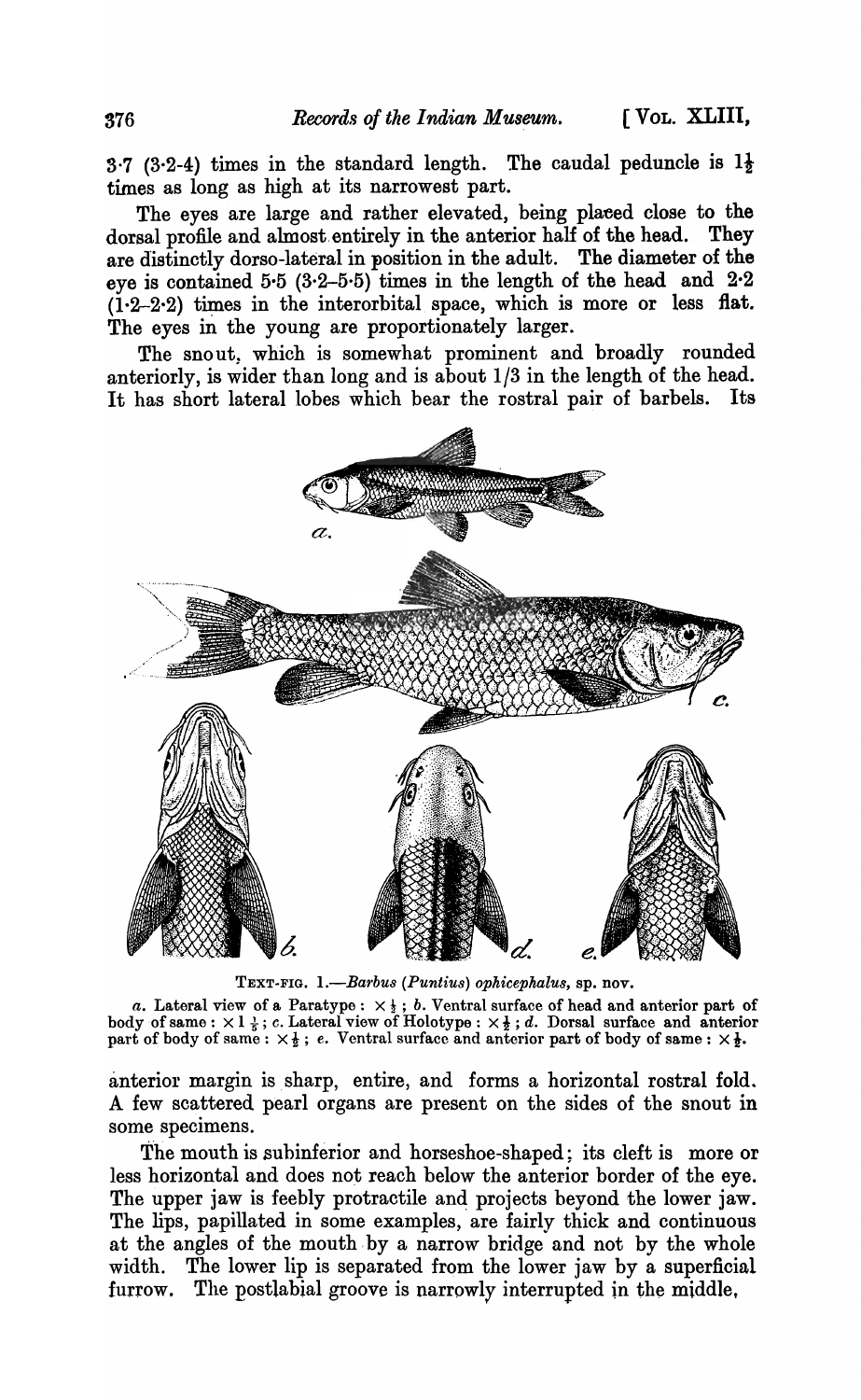### 1941.] B. SUNDARA RAJ: *Two new Fishes frorn Travancore.* 377

A rostral and a maxillary pair of barbels are present, the former are equal in length to and the latter  $1\frac{1}{2}$  times as long as the diameter of the eye. They are relatively shorter in the young. The left rostral barbel of the holotype is bifid, evidently an abnormality.

The gill openings are large. The gill membranes are united with the isthmus below the posterior border of the preopercle. The gill rakers are few- 4  $(4-6)$ -widely spaced, short and stout; the longest is  $2/5$  of the gill filaments.

The pharyngeal teeth<sup>1</sup> are in three rows  $5.3.2-2.3.5$ . They are strongly compressed and hooked, with oblique spoon-like grinding sur-



TEXT-FIG. 2.-Barbus (Puntius) ophicephalus, sp. nov.

*a.* Air-bladder:  $\times 2$ ; *b.* Pharyngeal bones and teeth:  $\times 4$ ; *c.* A scale from dorsal surface:  $\times 6$ .

The above parts were dissected out from a Paratypc.

faces. The pharyngeal bone is 4 times as long as broad and has a well defined anterior angle and a narrow pitted surface which does not extend beyond the angle.

The scales are moderately large, the largest being about 3/4 the size of the eye. In the scapular region the scales are broader than long and have a gently convex basal margin, more or less straight lateral margins, and a bluntly conical apex. The nuclear area is large and is basal in position. The radii are developed all round the scale. The circulii are degenerate in the apical field. A long axillary scale is present at the root of the ventral fin. The lateral line is complete, and extends in the form of open pores on the head as far as the nasal openings. There are two lateral lines on the right side of the holotype,

<sup>1</sup>The description is after that of Y. T. Chu; *Bioi. Bull. St. John'8 University, Sllangha·i,*  II, pp. 83, 84 (1935).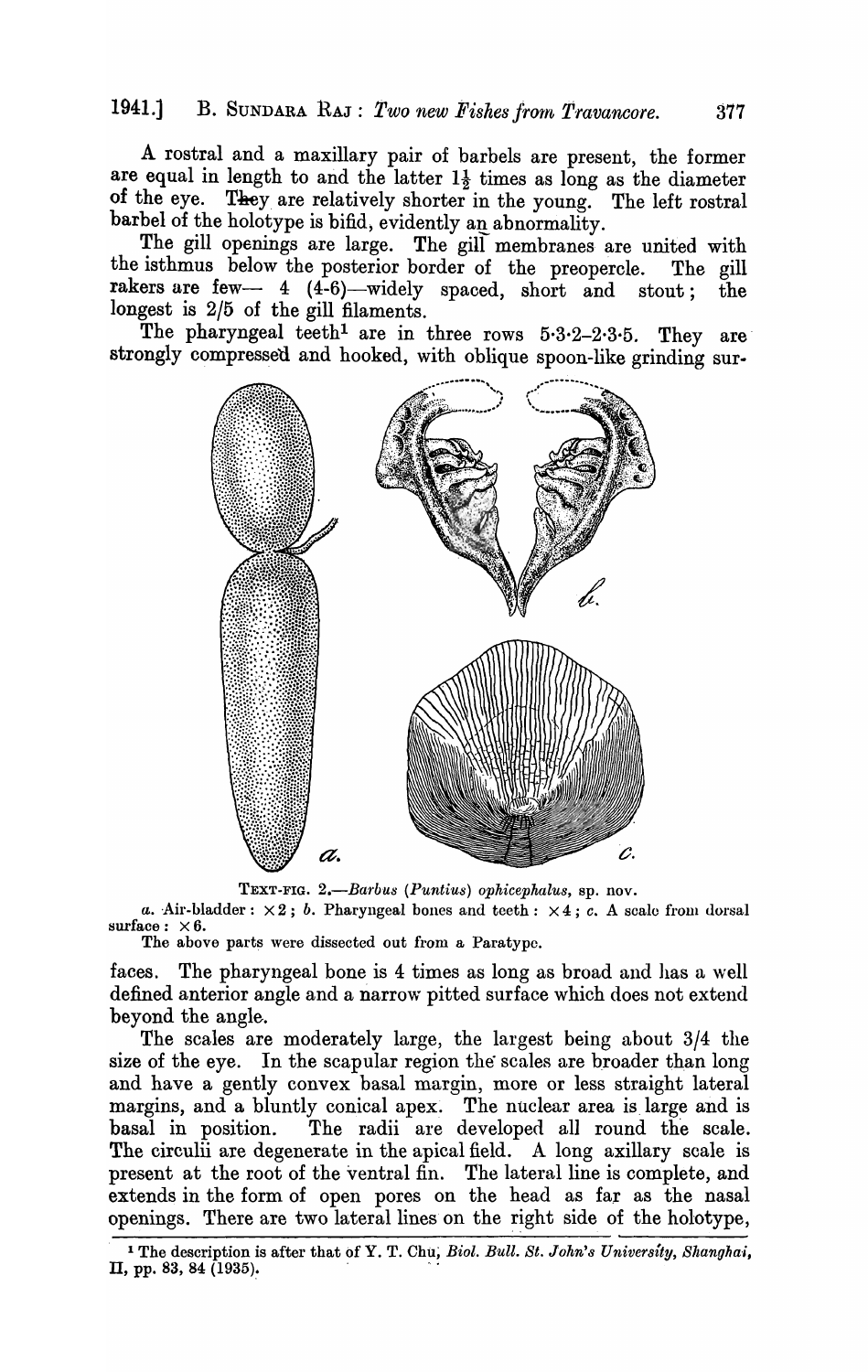the upper terminating after the tenth scale, evidently an abnormality. There are  $3(3\frac{1}{2}-5)$  rows of scales between the lateral line and the base of the ventral fin, 17 (15-17) predorsal scales, and 16 rows round the caudal peduncle.

The dorsal fin, which is as long as the head from the anterior margin of the eye to the gill cleft, commences slightly nearer the tip of the snout than the base of the caudal fin, somewhat in advance of the ventral fin. It has a slightly concave or nearly straight free margin. Its last undivided ray is stiff and slightly enlarged but very weak, smooth and articulated in its upper part. The pectoral fin is somewhat falciform and as long as the head without the snout. In the young it is comparatively longer. It does not reach the ventral, when depressed, by a distance equal to half its own length. The ventral fin is shorter than the pectoral, has an obliquely truncate free margin, and does not reach the anal fin, when depressed, by a distance about two-thirds its own length (in young specimens this distance is only half the length of the fin). The anal fin; which is longer than the dorsal fin, has a rounded free margin. In the young this fin is shorter than the dorsal. It reaches when depressed, the root of the caudal fin, (in the young the anal does not reach the caudal). The caudal fin is deeply emargin ate.

In fresh specimens the back and the fins are rich golden brown, the sides and the abdomen'silvery brown. A broad dark band runs along the lateral line which is composed of fine black spots on the bases of the lateral line scales.

The food of the specimen dissected consisted almost exclusively of insects. The alimentary canal is about 2·75 times as long as the body.

*Barbus ophicephalus* is rare and was found in the Kallar, a tributary of the Pambiyar River, to the South of the Pachakani'Estate adjoining the Periyar Lake. It inhabits rocky pools in which decaying vegetation is present in large quantities. The vernacular name of the fish refers to this peculiar habitat. Four specimens were collected in 1935 and seven in 1937, ranging in size from 56 to 196 mm. The measurements of the largest (holotype) and the smallest (para type) are given below.

*Holotype.-F.* 13514/1, Zoological Survey of India *(100. Mus.),*  Calcutta. Besides the holotype, 7 paratypes (F 13515/1) are also deposited in the collection of the Zoological Survey of India.

| <b>Measurements</b> | $\boldsymbol{\imath n}$ | <i>millimetres.</i> |
|---------------------|-------------------------|---------------------|
|                     |                         |                     |

|                                 |                      |                      |                      |     | Holotype. Paratype. |
|---------------------------------|----------------------|----------------------|----------------------|-----|---------------------|
| Standard length                 |                      |                      |                      | 163 | 42                  |
| Height of body                  |                      | $\bullet$            | $\bullet$            | 38  | 11                  |
| Length of head                  |                      | $\bullet$            | $\ddot{\bullet}$     | 44  | 13                  |
| Width of head                   |                      | $\ddot{\phantom{a}}$ | $\bullet\bullet$     | 30  | 7                   |
| Height of head                  |                      | $\ddot{\phantom{0}}$ |                      | 30  | 9                   |
| Length of caudal peduncle       |                      |                      |                      | 25  | 7                   |
| Least height of caudal peduncle |                      |                      |                      | 15  | 5                   |
| Diameter of eye                 | . .                  |                      | $\ddot{\bullet}$     | 8   | 4                   |
| Interorbital space              | $\ddot{\phantom{a}}$ | $\bullet\bullet$     | $\bullet\bullet$     | 18  | 5                   |
| Length of snout                 |                      | $\bullet$            | $\bullet$            | 14  | 4                   |
| Length of dorsal fin            | $\ddot{\phantom{a}}$ | . .                  | $\bullet$            | 33  | 10                  |
| Length of pectoral fin          | $\ddot{\bullet}$     | $^{\circ}$           | $\ddot{\phantom{a}}$ | 31  | 9                   |
| Length of ventral fin           |                      | $\bullet$            |                      | 26  | 7                   |
| Length of anal fin              |                      |                      |                      | 34  | 8                   |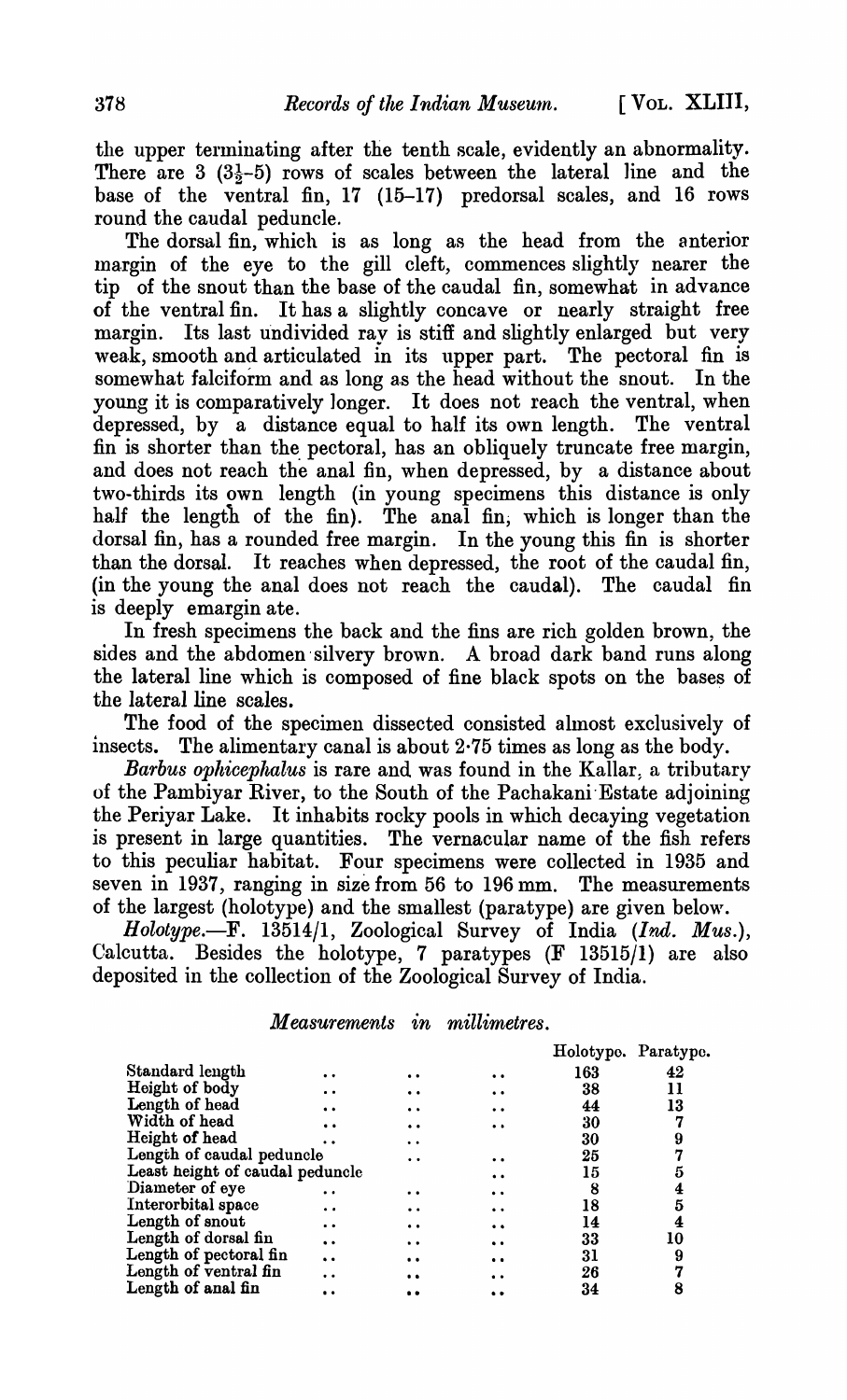### 1941.] B. SUNDARA RAJ: Two *new Fishes from Travancore.* 379

*Rernarks.-Dr.* Hora called my attention to the close resemblance df this species to *Barbus lithopidos* Day.<sup>1</sup> It is, however, distinguished from Day's species by the absence of a horny covering to its jaws in the preserved specimens, the smaller number of its fin rays and the larger number of its lateral line and predorsal scales. I examined all the specimens of *B. lithopidos* in the collection of the Zoological Survey of India including Day's own specimens as well as one in my collection from Nilambur. The fin rays and scales in 7 specimens of *B.lithopidos,* ranging in size from  $90$  to  $325$  mm. in standard length were as follows:

D.  $4/9$ ; A.  $3/5$ ; V  $2/9$ ; L. l. 36-38+1; Predorsal scales 11-14. In a very young specimen measuring 57 mm. in standard length the counts were :

D. 4/8; A. 3/5; V 1/8; L. 1. 30.

The corresponding numbers in 8 specimens of *Barbus ophicephalus,*  ranging in size from 42 to 163 mm. in standard length, were as follows:

D.  $3/7$ ; A.  $2-3/5$ ; V  $2/8$ ; L. l.  $40-42+1-2$ ; Predorsal scales 15-17 Two of the specimens of *B. lithopidos* were very young specimens measuring 57 and 90.mm. in standard length respectively. They differed from the rest in the remarkable depth of body, which was  $2·6$  times in the length in both, whereas in the rest the depth of body ranged from  $3.3$ to  $3.7$  times in the length. Evidently this is a characteristic of the young of *B. lithopidos.* The depth of body in *B. ophicephalus* ranges from 3·8 to 4·1 times in the length. Even in the youngest specimens, 42 mm. in standard length, the depth is 4·1 times in the length.

In B. *lithopidos,* except in the very young specimens, the anterior rays of the dorsal fin are distinctly prolonged and the caudal fin is proportionately longer with narrow, falciform, sharply pointed lobes; whereas in B. *ophicephalus* the corresponding dorsal rays and the caudal fin are short, and the latter having broad blade-shaped lobes. Finally the difference in colour is very marked. Except in the very young specimens, *B. lithopidos* has the outer rays of the caudal fin characteristically white; this was seen in all the specimens examined, including those collected by Day nearly three-quarters of a century ago. Moreover, B. *lithopidos* is devoid of a dark lateral band on the body.

#### Barbus (Puntius) micropogon, subsp. periyarensis, nov.

D. 3/9 (3-4/9) ; P. 1/15 (1/13-15) ; V 2/8; A. 3/5; C. 19 ; L. 1. 42-  $43+2$ ; L. tr. 7/7.

*Tamil name.*—KARIVAN (The charcoal-coloured one).

The body is oblong and compressed, its greatest depth, which is below the commencement of the dorsal fin, is  $3.2$  ( $3.2-3.3$ ) times in the standard length. The head is rather small, conical, and somewhat depressed. Its length is  $4.5$   $(4.2-4.5)$  times in the standard length and its width is almost equal to its height. The caudal peduncle is a little longer than high; its least height being  $1.2$  ( $1.1-1.3$ ) times in its length.

<sup>1</sup> Day, F., *Pl'oc. Zool. Soc. London,* p. 708 (1873); *F·i8lt. Indla,* p. 067, pl. cxxxviii, fig. 2 (1878); *Faun. Brit. Ind.* Fish. I, p. 310 (1889).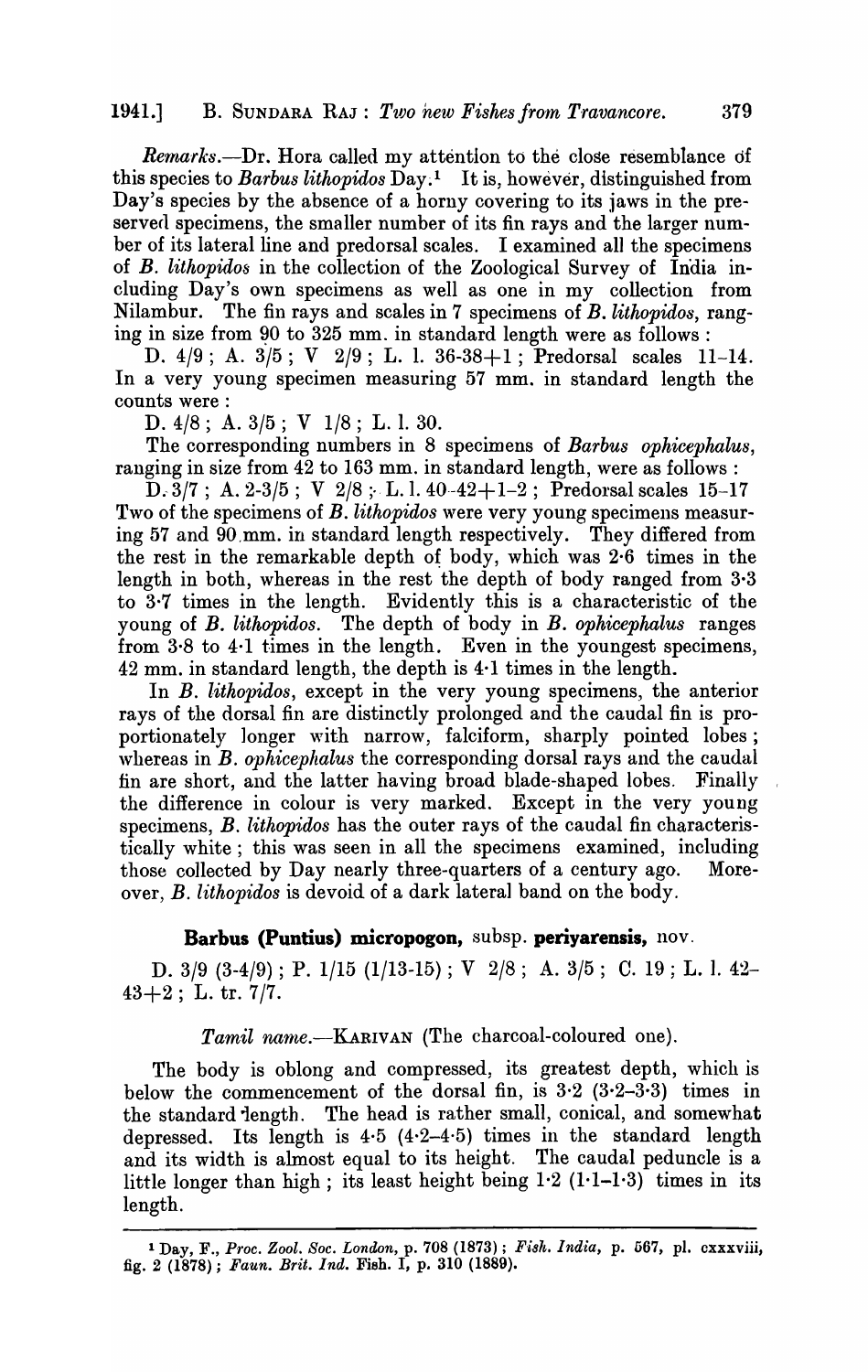The eye is large, comparatively larger in the young; its diameter is contained  $4.3$   $(3.1-5.5)$  times in the length of the head. It is placed nearer' the dorsal profile than the ventral, and almost entirely in the anterior haH of the head. The interorbital space is proportionately wider in the adult. It is nearly flat and is  $1.7$  ( $1.1-2.5$ ) times in the diameter of the eye.



TEXT-FIG. 3.-Barbus (Puntius) micropogon, subsp. periyarensis, nov.

*a.* Lateral view of Holotype:  $\times \frac{1}{3}$ ; *b.* Dorsal surface of head and anterior part of body of same:  $\times\frac{3}{4}$ ; c. Ventral surface of head and anterior part of body of same. :  $\times\frac{3}{4}$ .

The snout is conical and bluntly pointed and has no free lateral lobes. It is  $1.5$   $(1.1-2.2)$  times as long as the diameter of the eye. The mouth is semicircular and subinferior (distinctly inferior in the adult). The cleft of the mouth is nearly horizontal and does not reach below the anterior border of the eye. The rostral fold is deep, horizontal and entire. The lips are moderately developed and continuous round the corners of the mouth. The postlabial groove is interrupted in the middle. The upper jaw is longer than the lower.

A rostral and a maxillary pair of barbels of almost equal size are present, and reach well beyond the anterior and' posterior borders of the orbit respectively.

The 9 or 10 gill rakers in the adult are mere stumps anteriorly; the longest of them is hardly' one-fourth as long as the gill filaments. The pharyngeal bone is 2/3 as wide as long; its anterior eduntulous process is very short and the pitted surface narrow. The anterior angle is prominent.<sup>1</sup> The pharyngeal teeth are compressed and hooked and as usual in three rows:  $5.3.2-2.3.5$ . The alimentary canal is a little ر<br>—

<sup>&</sup>lt;sup>1</sup> The description is after Y. T. Chu, *Biol. Bull. St. John's University, Shanghai II*, pp. 83, 84 (1935).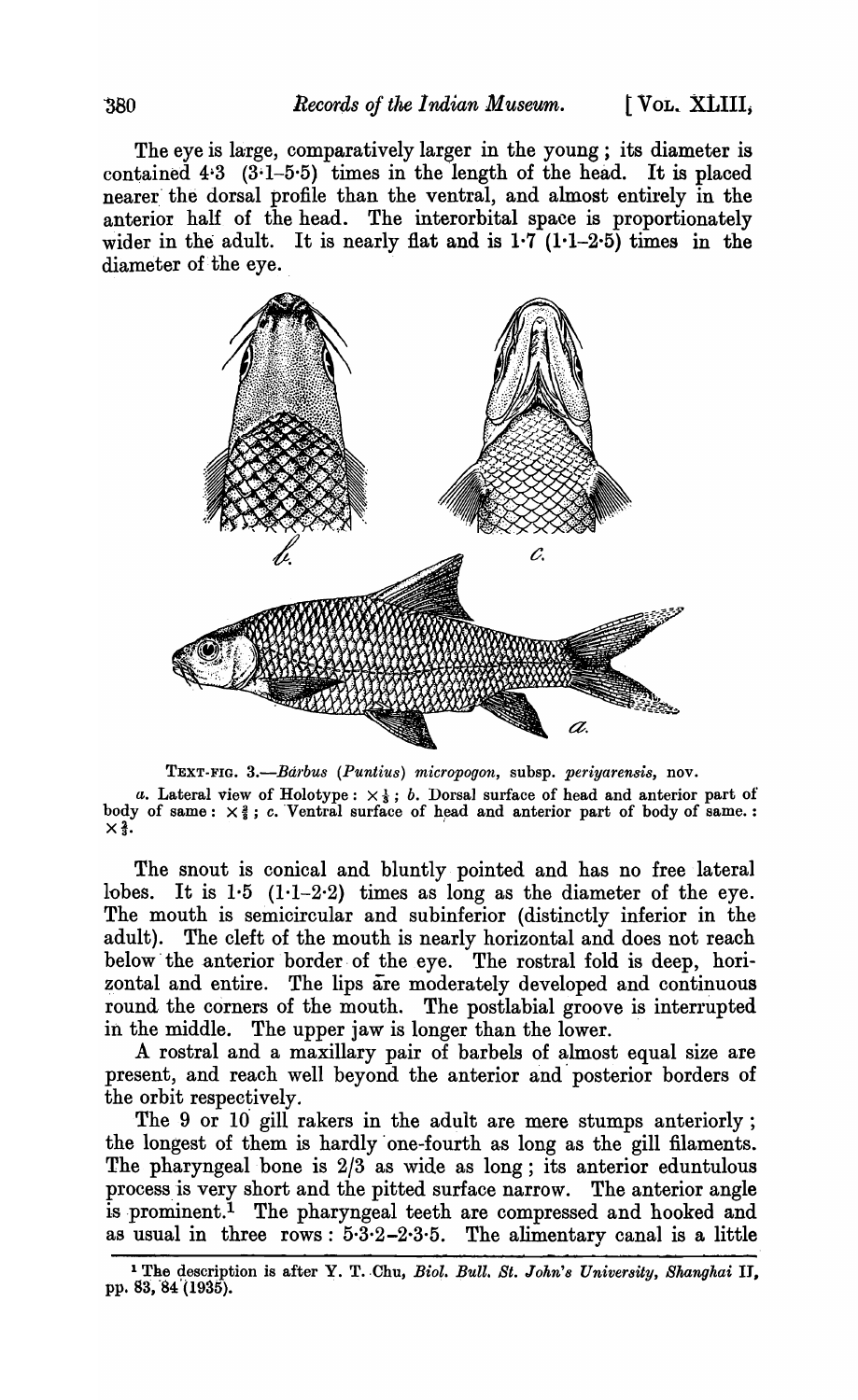over twice as long as the body and in the specimen dissected contained green vegetable matter.



TEXT-FIG. 4.-Barbus (Puntius) micropogon sub. sp. periyarensis, nov. *a.* Air-bladder:  $\times 1\frac{3}{4}$ ; *b.* Pharyngeal bones and teeth:  $\times 4\frac{1}{2}$ ; *c.* A scale from dorsal surface:  $\times 5$ .

The above parts were dissected out from a Paratype.

The scales are fairly large; the largest is of the same size as the eye. They are rounded with a wavy basal margin The nucleus is basal. The circulii are obsolescent in the apical region. The apical radii are numerous and more or less parallel; the median ones reach the nucleus. A few lateral and basal radii are present in the scales of the caudal peduncle. There are 4 rows of scales between the lateral line and the base of the ventral fin, 16 rows round the caudal peduncle and 21 (19-21) predorsal scales.

The dorsal fin commences opposite the ventral and midway between the tip of the snout and the base of the caudal fin. It is longer than the head. The last undivided dorsal ray is osseous, smooth and much enlarged. In young specimens it is relatively longer. The free margin of the dorsal fin is concave. The first branched ray, which is the longest, when depressed, reaches  $\frac{1}{2}$  ( $\frac{1-3}{2-4}$ ) the way to the root of the caudal fin. The pectoral fins are somewhat falciform and nearly as long as the head. They reach the 12th (12th-13th) scale of the lateral line, and are separated from the base of the ventral fin by a quarter of their own length. The ventral fins have an obliquely truncate free margin and are separated from the anal fin by half their own length. The anal has an obliquely truncate free margin and when depressed reaches the base of the caudal fin (in immature specirnens the anal fin is shorter). The anal fin in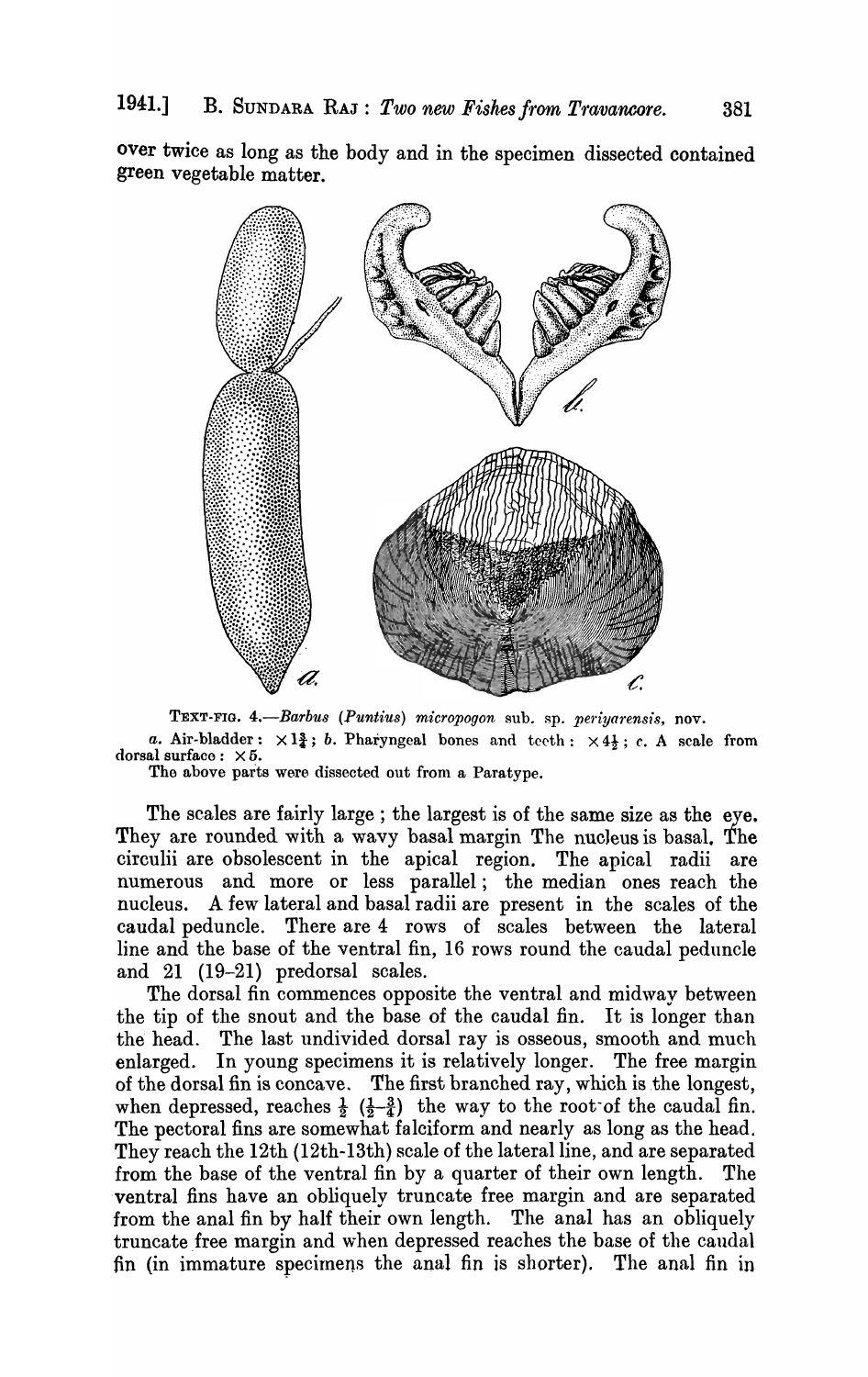breeding females is longer than the dorsal and often reaches beyond the base of the caudal. The caudal fin is deeply forked. The upper lobe is longer than the lower. The head and body are dark brown or blackish; the fins are stained black.

#### *Measurements in millimetres.*

|                                 |                      |                      |                      |                      |                      | Holotype. | <b>Smallest</b><br>paratype. |
|---------------------------------|----------------------|----------------------|----------------------|----------------------|----------------------|-----------|------------------------------|
| Standard length                 | $\ddot{\phantom{0}}$ | $\bullet$ $\bullet$  |                      | . .                  | $\cdot$ $\cdot$      | 200       | 117                          |
| Length of head                  | $\ddot{\phantom{0}}$ | $\cdot$ $\cdot$      |                      | $\bullet$            | $\bullet$            | 47        | 28                           |
| Width of head                   |                      | $\cdot$ $\cdot$      | $\bullet$            | $\cdot$              | $\bullet\bullet$     | 30        | 17                           |
| Height of head                  | $\ddot{\phantom{a}}$ | $\cdot$ $\cdot$      | $\ddot{\phantom{0}}$ | $\ddot{\phantom{a}}$ | $\bullet$            | 32        | 18                           |
| Height of body                  | $\ddot{\phantom{0}}$ | $\bullet$            | $\bullet$            | $\cdot$ $\cdot$      | $\ddot{\phantom{a}}$ | 63        | 37                           |
| Length of snout                 | $\ddot{\phantom{a}}$ | $\ddot{\phantom{0}}$ |                      | $\cdot$ $\cdot$      | $\bullet$            | 16        | 9                            |
| Diameter of eye                 | $\ddot{\phantom{a}}$ | $\ddot{\phantom{a}}$ |                      | $\ddot{\phantom{0}}$ | $\bullet$            | 11        | 9                            |
| Interorbital space              | $\ddot{\phantom{a}}$ | $\ddot{\phantom{a}}$ |                      | $\ddot{\phantom{a}}$ |                      | 19        | 10                           |
| Length of caudal peduncle       |                      |                      | $\bullet$            | . .                  | . .                  | 27        | 18                           |
| Least height of caudal peduncle |                      |                      |                      |                      |                      | 23        | 14                           |

*Holotype.-F* 13516/1, Zoological Survey of India *(Ind. Mus.),*  Calcutta. Besides the holotype, 1 paratype (F 13517/1) is also deposited in the- collection of the Zoological Survey of India.

*Remarks.-B. micropogon,* which has not so far been recorded from Travancore, is one of the commonest fish in the lake. The above description is based on the head of a large specimen, the length of which was not noted, and three smaller specimens, which alone were preserved. 'For the relationships of the new subspecies reference may be made to the following account of *B. micropogon* Cuv. and Val.

REMARKS ON *BARBUS (PUNTIUS)MIOROPOGON* Cuv. & VAL.

#### **Barbus (Puntius) micropogon** Cuv. & Val.

*1842. Barbus* micropogon~ Cuvier & Valenciennes, *Rist. Nat. Poiss.* XVI, p. 188.

- *1848. Barbus mysorensis,* Jerdon, *Mad. Journ. Litt. Sci.* XV, p. 312.
- *1867. Puntius (Barbodes) gracilis,* Day, *Proc. Zool. Soc. London,* p. 290.
- *1868. Barbus conirostris,* Giinther, *Oat. Fisk. Brit. Mus.* VII, p. 127. *1877. Barbus conirostris,* Beaven, *Handbook. Fr. Water Fisk. India,* p.44.
- *1878. Barbus micropogon,* Day, *Fisk. India,* p. 563, pI. cxxxvi, fig. 3; pl. cxxxviii, fig. 4.
- *1889. Barbus micropogon,* Day, *Faun. Brit. Ind.* Fish. I, p. 304.
- *1927. Barbus micropogon,* Narayan Rao and Seshachar, *H'. Yly. Journ. Mysore Univ.* I, pp. 117, 130.
- *1931. Barbus micropogon* var. *mysorensis,* Mukerji, *Journ. Bombay Nat. Hiat. Soc.*  $\bf XXX\tilde{V}$ , pp. 166, 167.
- *1937. Barbus micropogon,* Hora, *Bee. Ind. Mus.* XXXIX, p. 19.

There is a certain amount of confusion in the taxonomy of *Barbus micropogon.* Cuvier and Valenciennes<sup>1</sup> originally described this species in 1842 from Mysore; their description based on a young specimen  $(3'' \text{ long})$  is meagre and is not accompanied by a figure. In 1848, Jerdon<sup>2</sup> described two similar species from the Cauvery, *Barbus 'mysorensis*  with 38 scales along the lateral line in 9 rows and snout covered with mucous pores, and *Barbus gracilis* with 42 scales along the lateral line

<sup>1</sup> Cuvier, G. and Valenciennes, A., *Rist. Nat. Poiss.* XVI, p. 188 (1842),

<sup>&</sup>lt;sup>2</sup> Jerdon, T. C., *Mad. Journ. Litt. Sci.* XV, pp. 312, 313 (1848).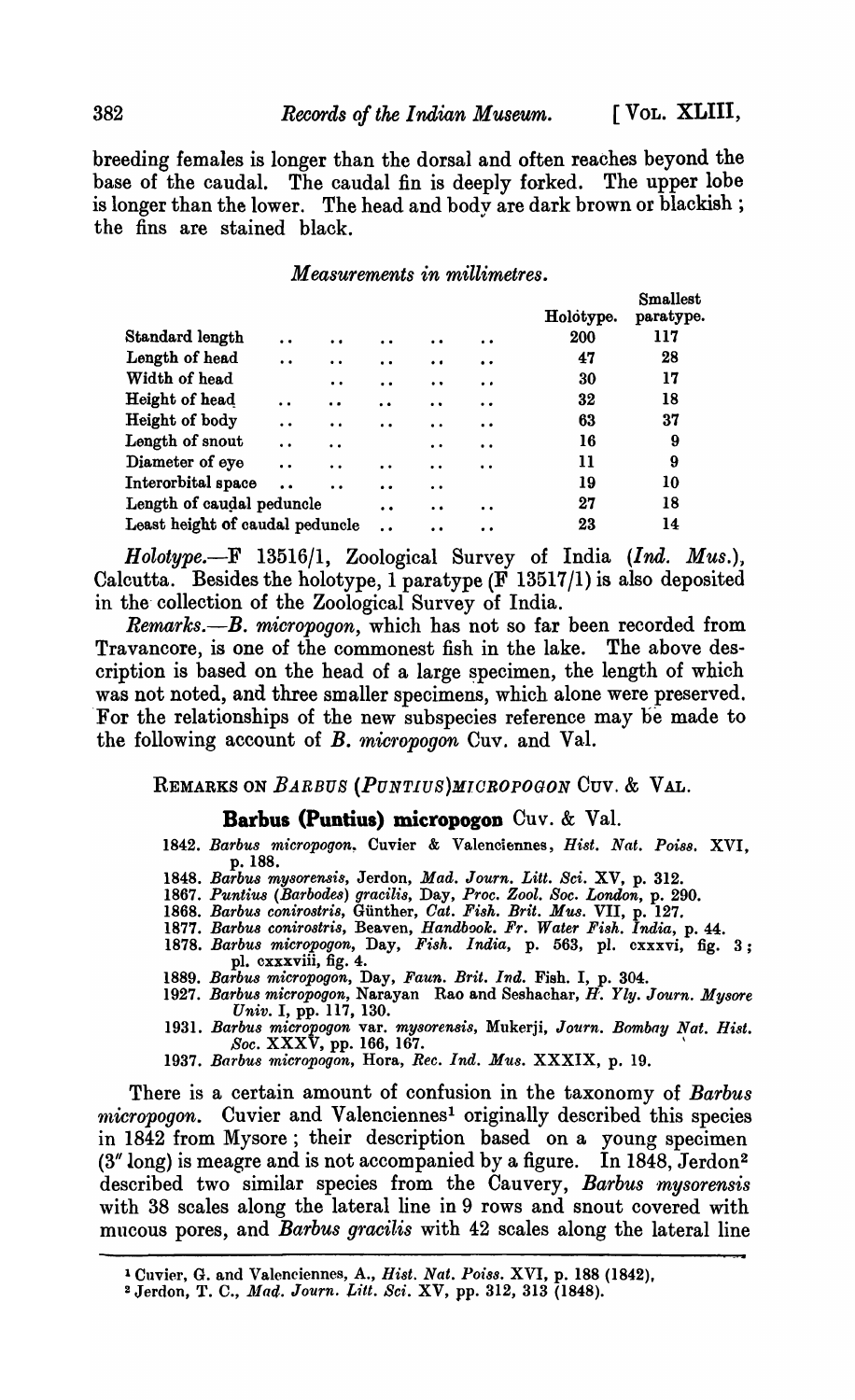in 12 rows and snout smooth. He noted that both the species occurred together in the same locality in the Cauvery and that the latter was " a very well defined species" In 1867, Day<sup>1</sup> in redescribing *B. gracilis* under the name *Puntius (Barbodes) gracilis* gave the number of scales along the lateral line as  $40$  and along the transverse series as  $7/4$ . the same time he described a new species *Puntius (Barbodes) dubius* from the Bhavani, a tributary of the Cauvery, with. 42 scales along the lateral line, and remarked that in appearance B. *dubius* was the same as *P. gracilis* from which it might be only a sexual difference. In 1868, Günther<sup>2</sup> redescribed B. *micropogon* from a stuffed specimen and mentioned only  $2\frac{1}{2}$  scales between the lateral line and the root of the ventral fin on account of which and other differences Day<sup>3</sup> did not consider Günther's *B. micropogon* as synonymous with that of Cuvier and Valen-~iennes. Giinther4 also described a new species, B. *conirostris,* with the scale counts "L. l. 40 and L. tr.  $7/7$ " from specimens supplied by Day as B. *gracilis* and included B. *gracilis* Jerdon and *P. gracilis* Day in its synonymy, but recognised B. *dubius* as a valid species, with Day's reservation that as it is extremely similar to  $B$ . *conirostris*  $(=P$ . *gracilis* Day) and might be only a sexual difference. *B. mysorensis* Jerdon was considered by Günther<sup>5</sup> as a doubtful species. In 1870, Day<sup>6</sup> stated: "It appears not improbable that *B. mysorensis*, Jerdon is the same as B. conirostris, Günther. The species I termed B. dubius, I find, has five series of scales between the lateral line and the base of the ventral fin." In his later publication, Day7 merged Jerdon's two species, B. *mysorensis* and B. *gracilis*, and Günther's B. *conirostris* in the synonymy of *B. micropogon,* but retained his own species *B. dubius* as distinct. However, he recognised *B. mysorensis* Jerdon as a variety of *B. micropogon* with numerous pores on the snout and preorbitals. In 1931,  $\mathbf{\hat{M}}$ ukerj<sup>8</sup> redescribed  $\mathbf{\hat{B}}$ . *mysorensis* from two specimens, 135 and 160 mm. long, in the collection of the Zoological Survey of India, and distinguished it from the *forma typica* as follows :-

| B. micropogon var. mysorensis.                                       |
|----------------------------------------------------------------------|
| Head 4.25 times in length of body.                                   |
| Snout pointed and covered with pointed<br>tubercles.                 |
| Anal fin when laid flat extends to the<br>middle of caudal peduncle. |
| 41-42 scales along lateral line.<br>14-15 predorsal scales."         |
|                                                                      |

The form from the Periyar Lake described above differs in having  $42+2$  scales along the lateral line and  $19-21$  predorsal scales, and it is on these characters that it has been kept separate as a subspecies.

<sup>1</sup> Day, F., *Proc. Zool. Soc. London*, p. 290 (1867).

<sup>2</sup> Günther, *A., Cat. Fish. Brit. Mus.* VII, p. 126 (1868).

<sup>3</sup> Day F., *Fish. India,* p. 563 (1878).

<sup>&#</sup>x27;Gunther, A., *Gat. Fish. Brit. Mus.* VII, p. 127 (1868).

o Gunther A., *Gat. Fish. Brit. Mus.* VII, p. 83 (1868).

S Day, F.: *Proc. Zool. Soc. London,* p. 373 (1870).

l' Da.y, F., *Fish. India,* p, 563 (1878). . , 8 Mukerji, D. D., *Journ. Bombay Nat. H1st. Soc.* XXXV, pp. 166, 167 (1931).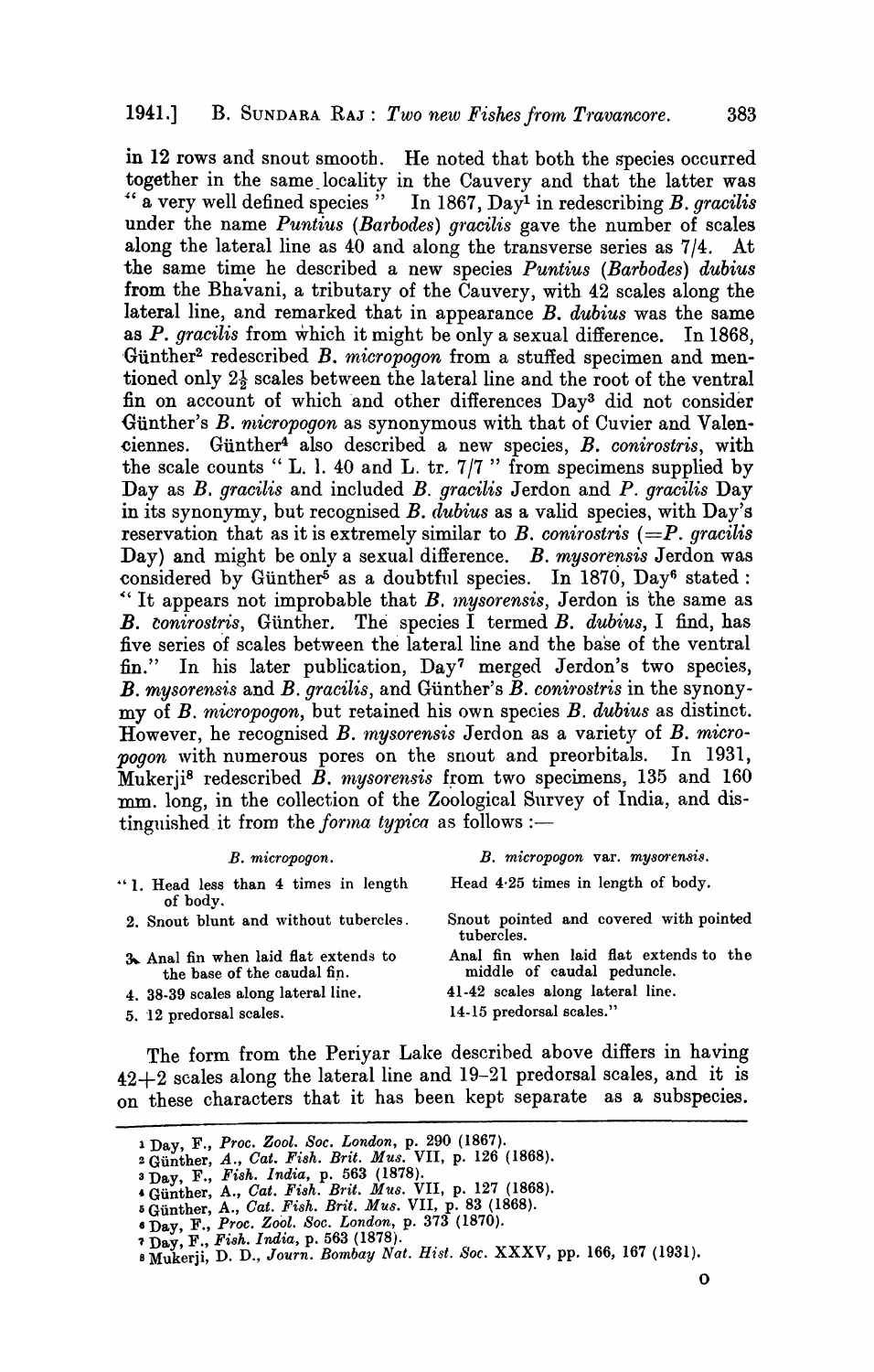In order to determine the validity of the various forms of B. micro*pogon* mentioned above, the following specimens in the collection of the-Zoological Survey of India, the Madras Fisheries Department and the specimens collected by me from the Periyar Lake were examined.

## *Barbus dubius.*

| Indian Museum No. 2373, Bhavani R.<br>1. Day's type. |                      | $250$ mm.<br>Pores on snout.<br>L. l. $42+2.1$<br>L. tr. 9/4-5.             |
|------------------------------------------------------|----------------------|-----------------------------------------------------------------------------|
| 2. Indian Museum No. F. 12388/1, Cauvery, Coorg      | $\ddot{\phantom{a}}$ | 64 mm.<br>No pores on snout.<br>$L. 1.42 + 1.$<br>L. tr. 8/4.               |
| 3. Madras Fisheries Department, Cauvery, Mettur Dam. | $\ddot{\phantom{a}}$ | $320$ mm.<br>Pores on snout.<br>L. l. $42+2$ .<br>L. tr. $9/4\frac{1}{2}$ . |
| 4. Madras Fisheries Department, Cauvery, Mettur Dam  |                      | 230 mm.<br>Pores on snout.<br>L. l. $42+1$ .<br>L. tr. $8/3\frac{1}{2}$ .   |

#### *Barbus micropogon* and varieties.

| 5. Indian Museum, No. 2305, Day's specimen from Bhavani R. 110 mm.                            |                                              |
|-----------------------------------------------------------------------------------------------|----------------------------------------------|
|                                                                                               | No pores on snout.                           |
|                                                                                               | $L. 1. 39 + 1.$<br>L. tr. $7/3\frac{1}{2}$ . |
| 6. Indian Museum, No. 2372, Day's specimen from Bhavani R.                                    | 200 mm.                                      |
|                                                                                               | Pores on snout.<br>$L. 1.40 + 1.$            |
|                                                                                               | L. tr. $6-7/3\frac{1}{2}$ .                  |
| 7. Indian Museum No. 2411, Day's specimen from Bhavani R.                                     | 165 mm.                                      |
|                                                                                               | Pores on snout.<br>L. l. $40+2$ .            |
|                                                                                               | L. tr. $7/3\frac{1}{2}$ .                    |
| 8. Indian Museum No. F. 11140/1, Burton's specimen from                                       | 138 mm.                                      |
| Bhavani R.                                                                                    | Pores on snout.<br>L. l. $39+1$ .            |
|                                                                                               | L. tr. $7/3\frac{1}{2}$ .                    |
| 9. Madras Fisheries Department, Cauvery, Mettur Dam.<br>ra an                                 | 120 mm.                                      |
|                                                                                               | Pores on snout.<br>$L. 1. 39 + 1.$           |
|                                                                                               | L. tr. $7/3\frac{1}{2}$ .                    |
| 10. Madras Fisheries Department, Cauvery, Mettur Dam<br>$\ddot{\phantom{a}}$                  | $125$ mm.                                    |
|                                                                                               | Pores on snout.<br>L. l. 38 & 39.            |
|                                                                                               | L. tr. $8/3\frac{1}{2}$ .                    |
| 11. Madras Fisheries Department, Periyar Lake<br>$\ddot{\phantom{a}}$                         | 200 mm.                                      |
|                                                                                               | No pores on snout.                           |
|                                                                                               | L. l. $42+2$ .<br>L. tr. $7/3\frac{1}{2}$ .  |
| 12. Madras Fisheries Department, Periyar Lake<br>$\ddot{\phantom{a}}$<br>$\ddot{\phantom{a}}$ | 150 mm.                                      |
|                                                                                               | No pores on snout.                           |
|                                                                                               | L. l. $43+1$ .<br>L. tr. $7/3\frac{1}{2}$ .  |
| 13. Madras Fisheries Department, Periyar Lake<br>$\ddot{\phantom{0}}$                         | 117 mm.                                      |
|                                                                                               | No pores on snout.<br>L. l. damaged.         |
|                                                                                               | L. tr. $7/3-3\frac{1}{2}$ .                  |
|                                                                                               |                                              |

<sup>1</sup> The additional scales are those on the caudal fin.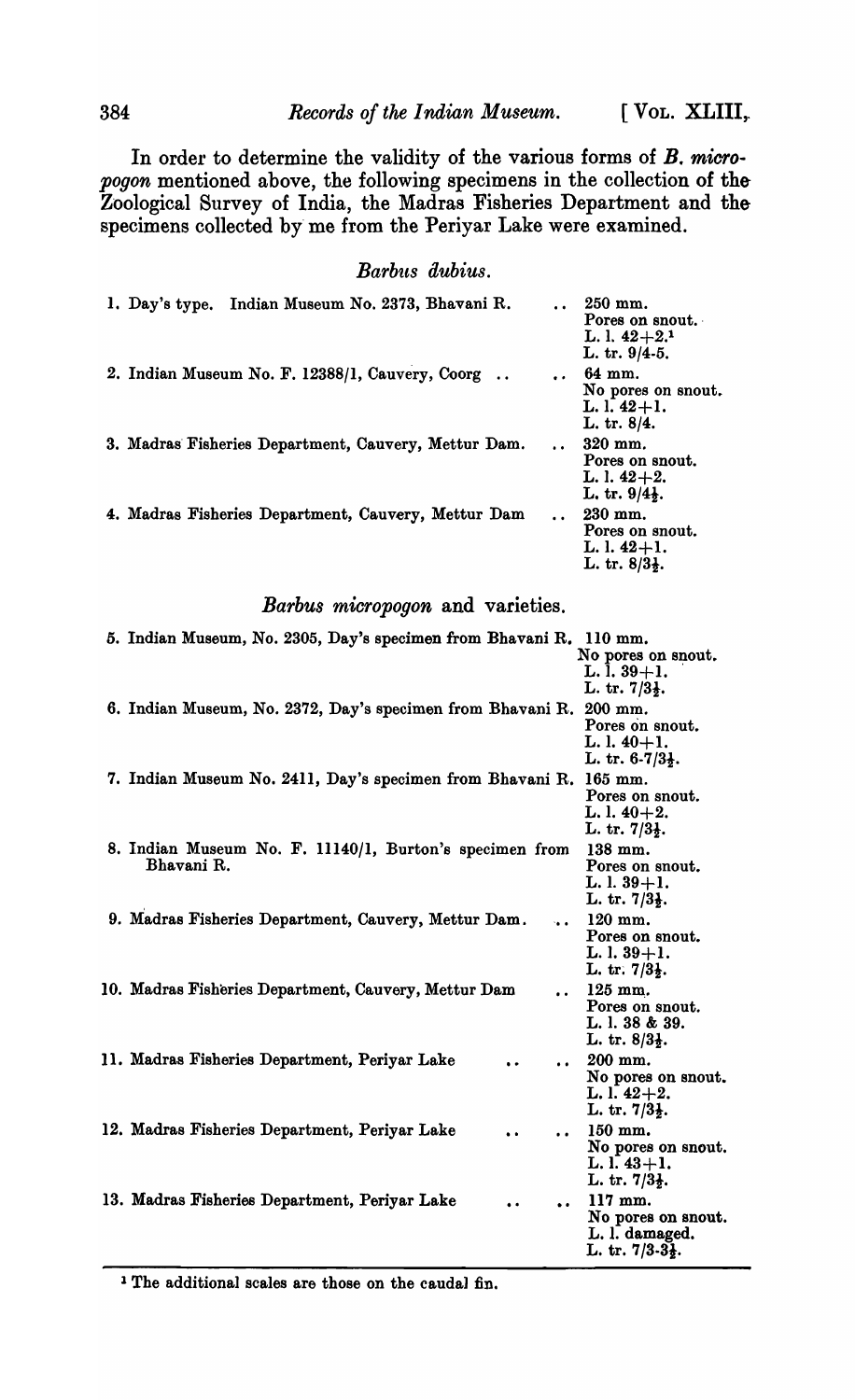There is no one character which absolutely distinguishes *B. dubius* from *B. micropogon*. If, however, both the number of scales along the lateral line and the number of transverse rows of scales from the origin of the dorsal fin to the lateral line and from the lateral line to the root of the ventral fin (omitting the mid-dorsal and lateral line rows) be taken into account the specimens examined can be arranged in three groups as follows :---

GROUP 1.-I. 1. 38-40+1-2 and L. tr. 7-8/3 $\frac{1}{2}$ .

Specimens Nos. 5-10 from Bhavani and Cauvery rivers named *B. micropogon* and var. *mysorensis* in the collections.

GROUP 2.-L. l.  $42-43+1-2$  and L. tr.  $7/3-3\frac{1}{2}$ .

Specimens Nos. 11-13. The new subspecies from the Periyar Lake.

GROUP 3.—L. l.  $42+1-2$ , and L. tr.  $8-9/3\frac{1}{2}-5$ .

Specimens No. 1-4 from Bhavani and Cauvery rivers named *B. dubius* Day in the collections.

The wider range of specimens now examined in *Group* 1 does not support Mukerji'sl attempt to distinguish *B. micropogon forma typica*  from the variety *mysorensis* chiefly on the presence or absence of pores on the snout, as the other distinguishing chara-cters mentioned by him are intermixed. For instance, specimen No. 2305, which has no pores ·on the snout, has a head which measures 4·2 times in standard length, while specimen No. 2372, which has pores on its snout, has an anal fin extending to the base of the caudal fin. The occurrence of pores and the prolonged anal fin will in all probability prove to be secondary sexual characters, as they are in some other species of *Barbus*.

*Group* 2 from the Periyar Lake is sufficiently distinct from *Group* 1 to rank as a subspecies and has accordingly been described above as new.

*Group* 3 represents all the specimens labelled *B. dubius* in the collections. The number of scales along the lateral line in young and adult specimens is 42 as in *Group* 2, but the latter has only  $7/3\frac{1}{2}$  transverse rows of scales. Further, except in one very young specimen, measuring 64 mm. (No. F. 12388/1 from Coorg}, the length of the snout is twice the diameter of the eye. Though Day in all his descriptions gives the length of the snout as  $1\frac{1}{2}$  diameter of the eye, in his type specimen  $(N<sub>0</sub>, 2373)$  as well as in his figure the length of the snout is two eyediameters. Though in the very large specimen of *periyarensis* the diameter of the eye is contained 2-2 in the snout, the shape of the snout is very different from that of *B. dubius.* Also the eye is nearer the edgeof the opercle than the tip of the snout in all the specimens of *B. dubius,*  except in the very young specimen in which it is placed in the middle of the head. In *B. micropogon* and its subspecies *periyarensis,* the eye is nearer the tip of the snout and rarely in the centre of the head. The mouth of *B. dubius* is narrow and pointed anteriorly, whereas in *B*. *micropogon* it is broad and semicircular. Except in the very young specimens, the long and peculiarly shaped snout as well as its

<sup>1</sup> Mukherji, D. D., *Journ. Bombay Nat. Hist. Soc.* XXXV, pp. 166, 167 (1931).